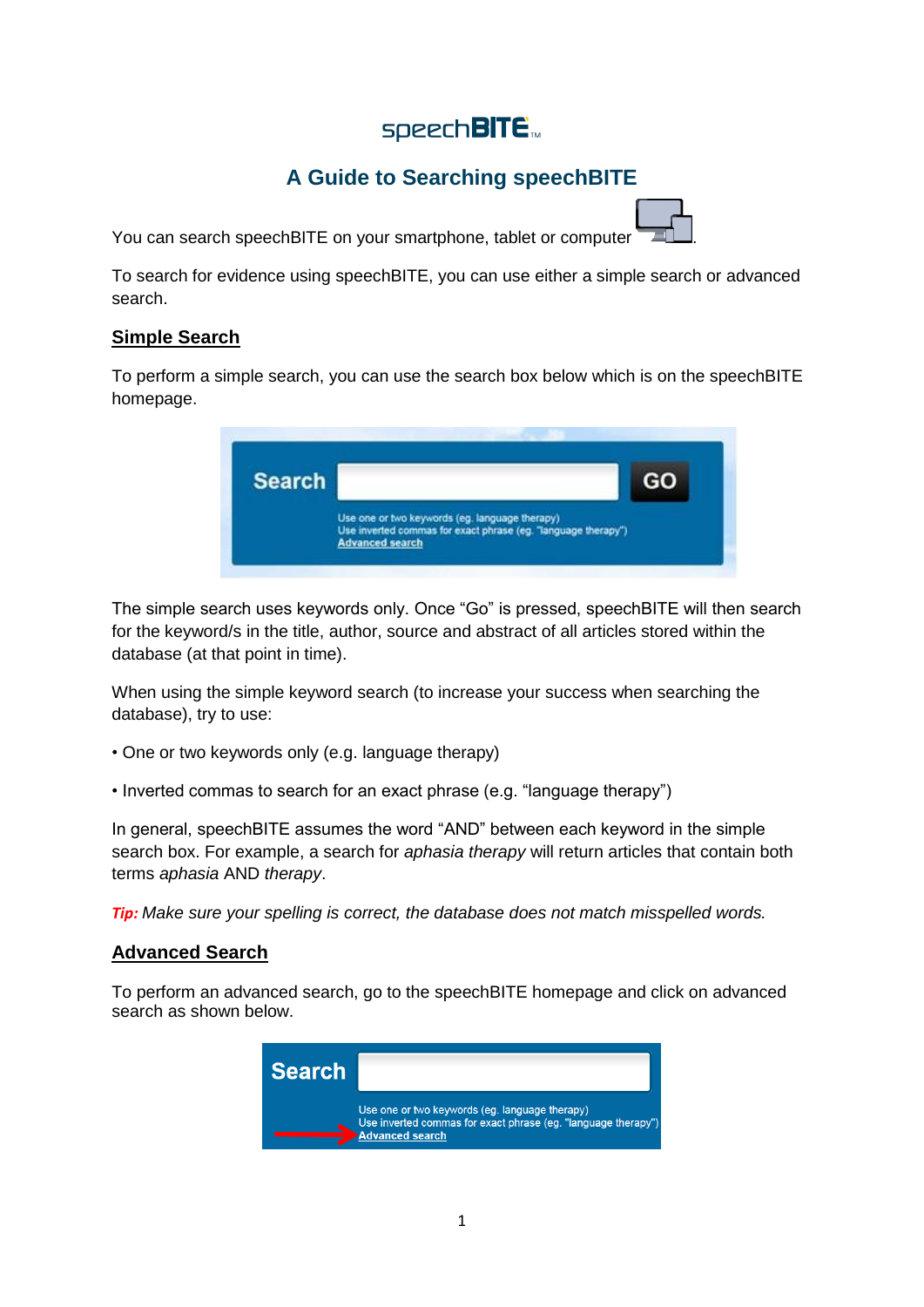#### **Using the Keyword Text Boxes**

The three text boxes at the top of the advanced search screen can be used to include search terms within the following fields:

- Keyword (general)
- Author
- Source (journal or organisation name)

| <b>Keywords</b> |                                                                                                                                                                               |
|-----------------|-------------------------------------------------------------------------------------------------------------------------------------------------------------------------------|
|                 | Use one or two keywords (eg. language therapy)<br>Use inverted commas for exact phrase (eg. "language<br>therapy")<br>Use options below to search journals, author, date etc. |
| Author          | eq. Smith P (no commas)                                                                                                                                                       |
| Source          | eg. journal name, organisation name                                                                                                                                           |

#### **Using the Drop-down menus**

To further refine your search, use the drop-down menus. You can use the drop-down menus only or a combination of drop-down menus and a keyword search.

For example, you could select to search for all articles targeting language therapy for word-finding difficulties (semantics) post stroke:

| Speech Pathology<br><b>Practice Area</b> | Semantics / word finding | $\checkmark$ |
|------------------------------------------|--------------------------|--------------|
|                                          | eg. aphasia              |              |
| Type of intervention                     | Language therapy         | $\checkmark$ |
|                                          | eg. language therapy     |              |
| Within this population                   | Stroke/CVA               | $\checkmark$ |
|                                          | eg. stroke               |              |

#### **Searching for ratings**

If you want to further refine your search to include only articles that have been rated and received a rating above a certain number, you can do so by entering a number in the 'PEDro-P rating of at least' field.

For example, if you wanted to only include group comparison papers (RCTs and Non-RCTs) that received a rating of 6 or above on the PEDro-P scale:

| PEDro-P rating score of 6 | $10$ (for group studies) |
|---------------------------|--------------------------|
| at least                  |                          |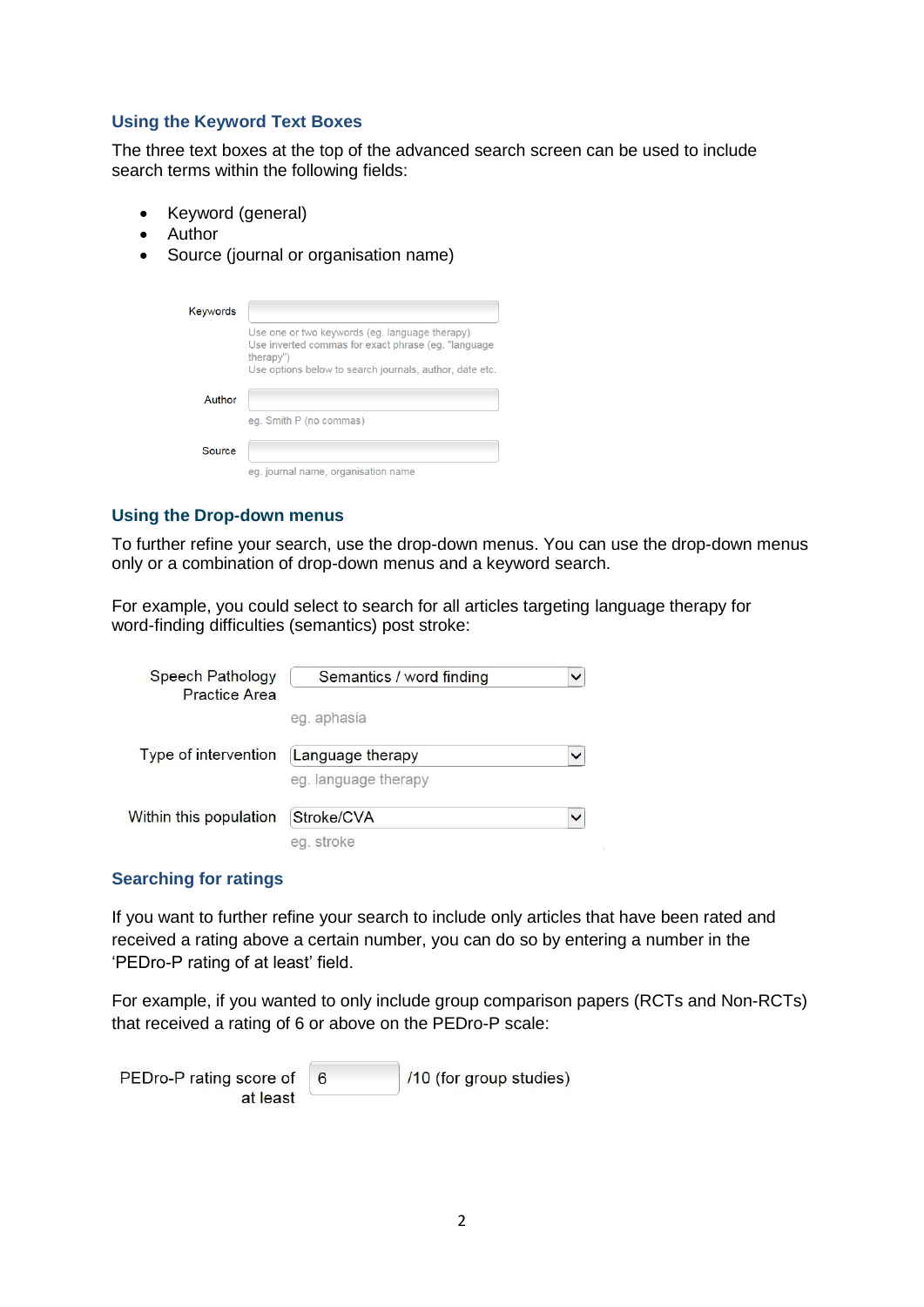## **Tips for keyword searching**

You can use the following tips for searching in the keyword box on either the homepage or the advanced search page.

In general, an assumed "AND" is used for spaces between terms.

Thus, a search for *dysphagia treatment* in the keyword field will match any document that includes the terms both *dysphagia AND treatment*.

The following table provides a list of general search guidelines when using keywords when searching speechBITE.

| <b>Type</b>                    | <b>Description</b>                                                                                                                                                                                                                                                                                               | <b>Example</b>                                                                         |
|--------------------------------|------------------------------------------------------------------------------------------------------------------------------------------------------------------------------------------------------------------------------------------------------------------------------------------------------------------|----------------------------------------------------------------------------------------|
| <b>Boolean</b><br>operators    | Use AND to create a more complex search.                                                                                                                                                                                                                                                                         | language AND therapy will yield<br>search results that include both<br>terms           |
| <b>Wildcard</b><br>truncation  | Use an asterisk (*) to search for multiple characters before,<br>within, or after a search string.                                                                                                                                                                                                               | <i>*phasia</i> will yield search results<br>that include both aphasia and<br>dysphasia |
| Exact<br>phrase<br>search      | Insert a term within quotation marks to create an exact match.<br>Note that no search method is case sensitive, thus "LANGUAGE"<br>matches the same results as "language", or "Language".                                                                                                                        | "language therapy" matches the<br>phrase in exactly that word<br>sequence.             |
| <b>Spelling</b>                | Small spelling variants are NOT matched. The term randomised<br>will not currently match randomized. For these known spelling<br>variants, use an asterisk (*) to search for multiple characters<br>before, within, or after a search string.                                                                    | randomi*ed                                                                             |
| <b>Plurals</b>                 | Pluralised forms of words will NOT currently match singular<br>versions (and vice versa). The term drugs will find ONLY drugs.<br>To match both the singular and plural form of terms, use an<br>asterisk (*).                                                                                                   | drug*                                                                                  |
| <b>Diphthong</b><br>characters | Terms with spelling variations that include diphthongs should be<br>searched with a wildcard character to ensure that all forms of a<br>term are matched.                                                                                                                                                        | isch*mic                                                                               |
| Stop<br>words                  | Words such as "in," "the" and "of" are matched in the search. The<br>Boolean search operator AND is the only term treated as a stop<br>word.                                                                                                                                                                     |                                                                                        |
| <b>Accented</b><br>characters  | For all fields, accented characters are not matched by their<br>equivalent unaccented form. To match accented characters use<br>the following options: 1) Use the wildcard character (*) for a broad<br>match, or 2) if the term is displayed on a page you are viewing,<br>copy and paste it to the search box. | M*ori will yield search results that<br>include both Māori and Maori                   |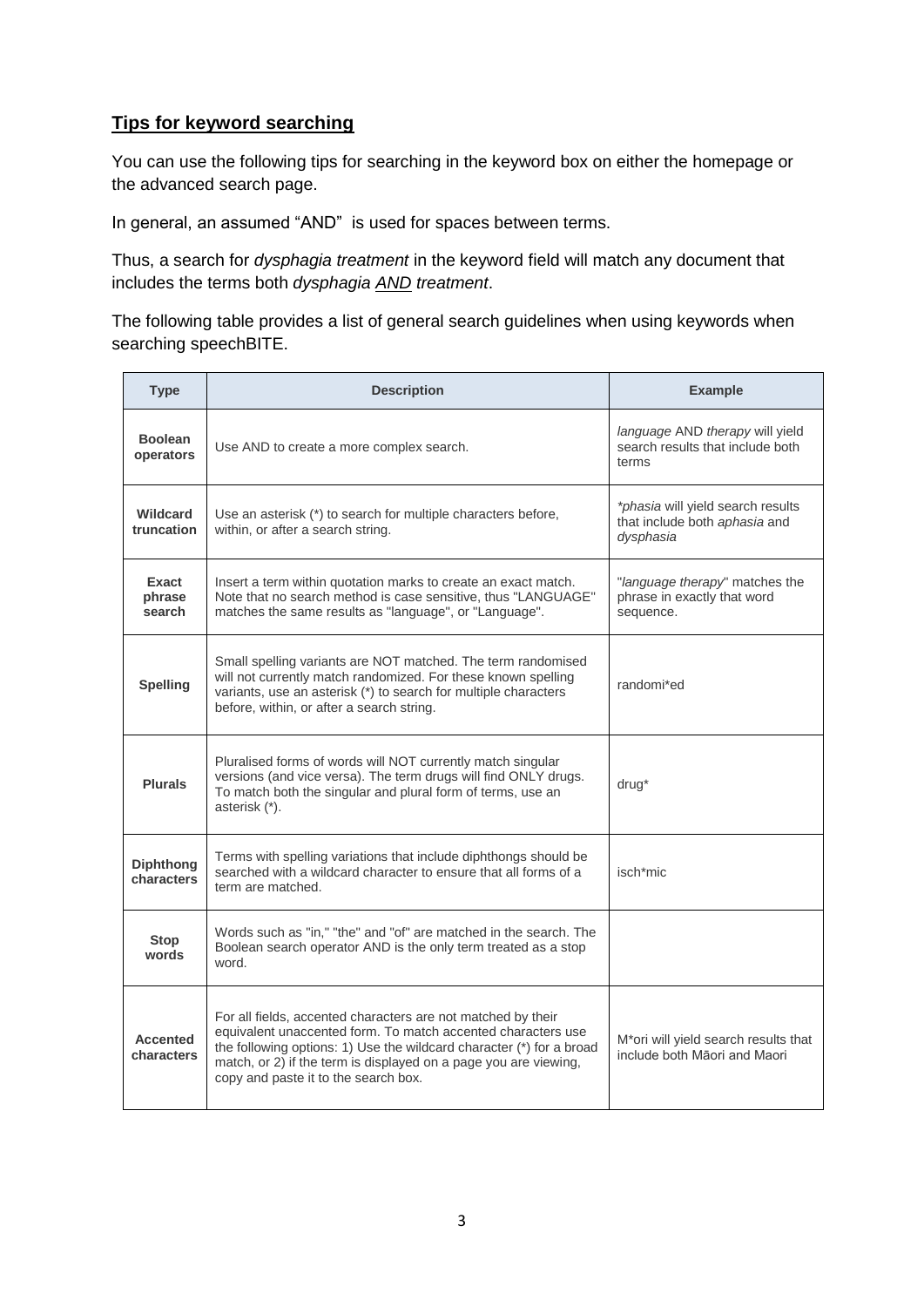## **Managing Search Results**

**View search results** by entering search terms in the keyword box and/or drop-down menus and then clicking on the search button.

**View article details** by clicking on the title link.

| Authors                                                                                        | Title                                                                                                               | Source                                               | Year | Research<br>Design   | Rating<br>Score | L |
|------------------------------------------------------------------------------------------------|---------------------------------------------------------------------------------------------------------------------|------------------------------------------------------|------|----------------------|-----------------|---|
| Simpson SA, Thomas<br>CL. van der Linden<br>MK. Macmillan H. van<br>der Wouden JC. Butler<br>С | Identification of children in the first four<br>years of life for early treatment for otitis<br>media with effusion | The Cochrane<br>Database of<br>Systematic<br>Reviews | 2007 | Systematic<br>Review | N/A             |   |

**Sort results** by using the "Sort by" drop-down menu to sort results by author, title, source, year of publication, research design or rating. The default order for search results is by level of evidence (research design) and then by rating score.



**Move between results page** by using the "Prev"/"Next" buttons to navigate between search results pages.

**Add articles to your selected articles list** by checking the box at the right of the reference or use the select all check box at the top.

**View your selected articles list** by clicking on the "Show selected articles" button.

| <b>B</b> Search query:<br>69 matching items found<br>Choose an option v<br>Sort by             | Sort                                                                                                                | New search                                           |      | Show selected articles |                           |
|------------------------------------------------------------------------------------------------|---------------------------------------------------------------------------------------------------------------------|------------------------------------------------------|------|------------------------|---------------------------|
| 3 4 5 6 7<br>$\overline{2}$<br>PAGE 1                                                          | Next »                                                                                                              |                                                      |      |                        |                           |
| Authors                                                                                        | Title                                                                                                               | Source                                               | Year | Research<br>Design     | $\Box$<br>Rating<br>Score |
| Simpson SA, Thomas<br>CL, van der Linden<br>MK, Macmillan H, van<br>der Wouden JC, Butler<br>C | Identification of children in the first four<br>years of life for early treatment for otitis<br>media with effusion | The Cochrane<br>Database of<br>Systematic<br>Reviews | 2007 | Systematic<br>Review   | N/A                       |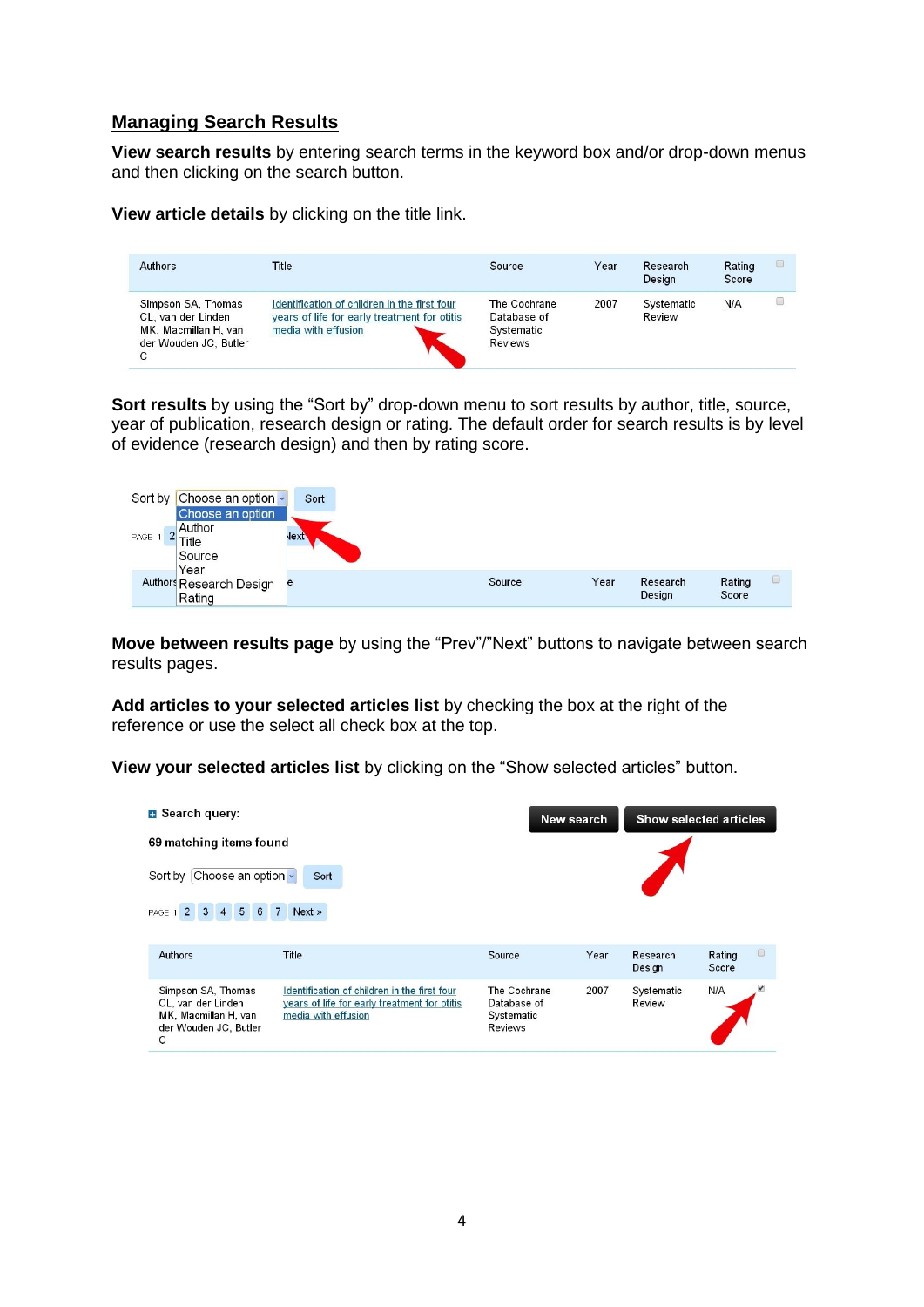**Remove articles from your selected articles list** by clicking the check box on the right of each article to select articles that you wish to remove from your "Selected articles" list and then use the "Refresh" button. Note: The selected articles list will increase each time you add an article during your searches, to clear the list completely you need to click on the "Clear selection" button.

| 2 articles selected |                                                                                                                             | New search | <b>Back to results</b> | <b>Clear selection</b> | Refresh |
|---------------------|-----------------------------------------------------------------------------------------------------------------------------|------------|------------------------|------------------------|---------|
| Authors:            | Paradice R. Bailey-Wood N. Davies K. Solomon M.                                                                             |            |                        |                        | Remove  |
| Title:              | Developing Successful Collaborative Working Practices for Children with<br>Speech and Language Difficulties: A Pilot Study. |            |                        |                        |         |

**Clear your selected articles list** by clicking on "Clear selection" button. If you do not clear your selected articles list, the number of selected articles list will grow each time you do a new search and add an article.

**Print a list of articles** by clicking on the "Print" icon.

**Email articles** by clicking on the "Email" icon and entering your email address.

**Save articles** to your computer by clicking on the "Save" icon. This will create a text file (.txt) that you can then save to your computer.

#### **To export articles to EndNote**, follow these steps:

1) Click on the "Export" button.

2) A window will open asking you to either save or open a file, select the open file option.

3) An EndNote file on your computer will open.

4) To import references into EndNote, choose reference manager (ris) from the list of filters.

## **Troubleshoot Search Problems**

#### **Why does my search find no articles or very few articles?**

Your search may return none or very few results for any of the following reasons:

- Incorrect spelling the database will not match misspelled words.
- There may be no articles that meet the inclusion criteria for speechBITE in the areas that you are searching.
- A lack of published research in that area.
- Your search terms may be too narrow.
- Clinical practice guidelines are not available for all areas in speech pathology, more will be added as they are published.